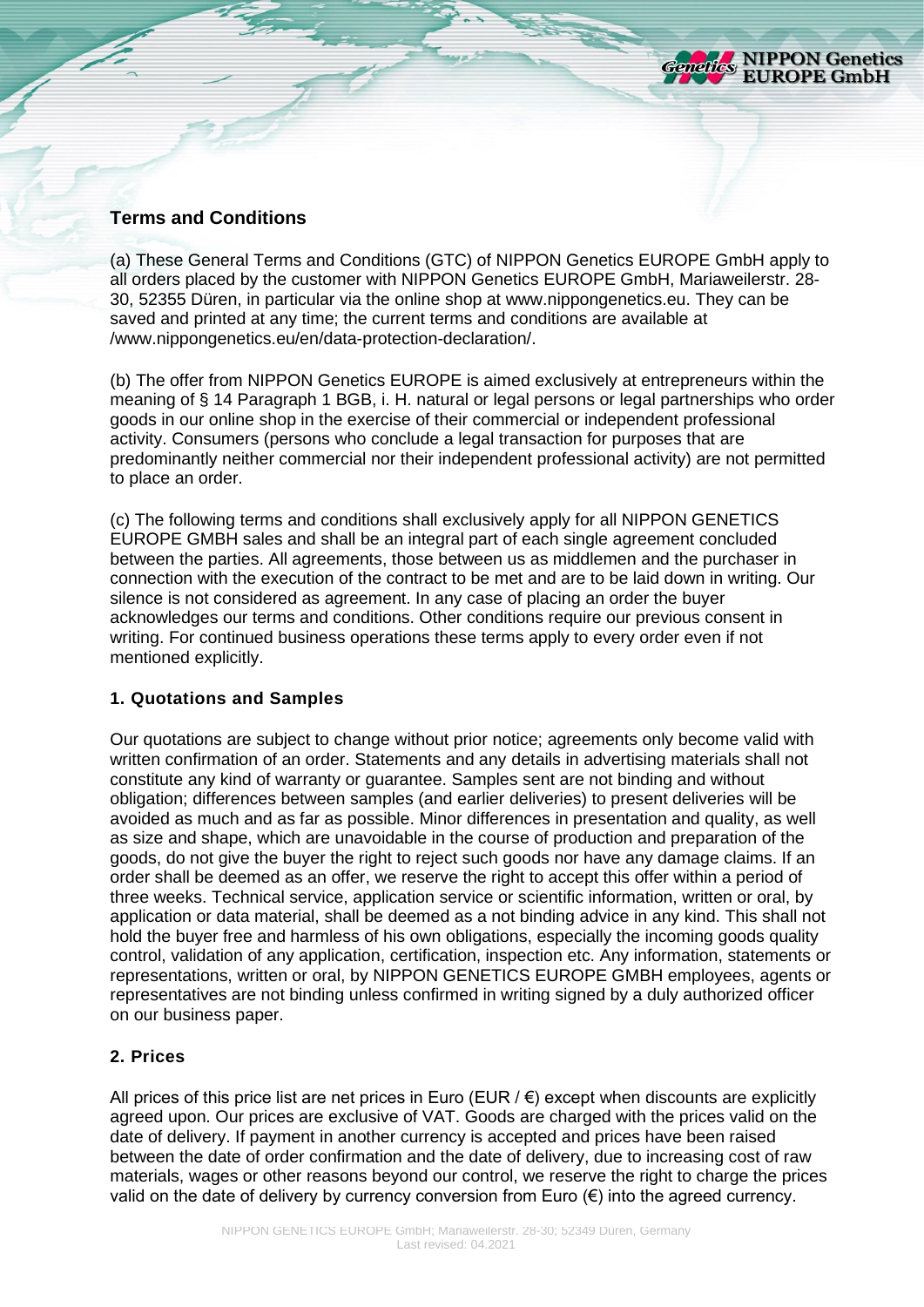

# **3. Delivery / Transfer of Risks**

All prices are EX WORKS NIPPON GENETICS EUROPE GmbH. The cost of transport, packaging material and, where applicable, dry ice, will be charged to the customer. No returns can be accepted without prior approval by NIPPON GENETICS EUROPE GmbH. Late delivery of the goods does not entitle the customer to reject the goods or withhold payment in whole or in part. (d) The Customer is responsible for payment of any import or customs duties or any other tax or fiscal imposition on the goods and for complying with all applicable laws and regulations relating to the import of the goods into the country to which they are delivered. NIPPON GENETICS EUROPE GmbH is not liable for material that becomes defective through improper storage or handling. NIPPON GENETICS EUROPE GmbH will not be held responsible for any loss, damage or inconvenience to the customer for goods that are lost or damaged in transit. It is the customer's responsibility to insure the goods during transit if he so wishes.

#### **4. Terms of Payment**

Letter of credit, irrevocable and confirmed, is the rule. Terms for customers with an open account are 30 days net. An interest charge of 2% per month will be made for all invoices unpaid after this date. In case of cheque payment the cheque shall be covered and cashed by the Bank of Tokyo-Mitsubishi UFJ, Ltd. If a handling fee is charged, we reserve the right to forward this bank fee in full amount to our customers. Instead of the agreed terms of payment we can ask for advance payment or security deposit, should doubts as to the solvency of a buyer arise. In case of liquidation of a buyer's company, an oath of manifestation or a change of ownership due to financial difficulties we reserve the right to withdraw from the contract. We reserve the right to use incoming payments for liquidation of the oldest debts, in sequence as follows: costs, interests and then debt claims.

#### **5. Patents and Third Party's Rights**

If products are custom-made to specification, the buyer assumes the responsibility that the manufacturer of these products does not infringe any patents or rights of a third party. The buyer is liable for all damages and claims resulting from such infringement and holds the seller free and harmless from all claims.

#### **6. Returns and Damage Claims**

All products are for in vitro research only and are not intended for human diagnostic or therapeutic applications. All goods have to be checked immediately on receipt. Claims for damaged goods or delivery discrepancies must be made within 24 hours of receipt of goods and if the claim is initially made orally it must be confirmed in writing within two days containing full details of the claim. n case of legitimate claims the buyer can only require replacement of the goods. If replacement is not possible, the buyer has the right to choose between alternative products with same value or refund. The buyer cannot claim further compensation. All returns must first be authorized by us in writing. This warranty does not cover defects in or damage to the products which are due to improper installation or maintenance, misuse, neglect or any use other than ordinary commercial application. Any discharge from liability will be void if a defect results from a heavily negligent or intentional breach of contract or if the buyer will be bodily injured as a result from a negligent or intentional breach. The seller shall not be liable for the goods being fit for a particular purpose unless otherwise agreed upon, to which the buyer intends to put them. This warranty is strictly exclusive. Any further damage compensation is